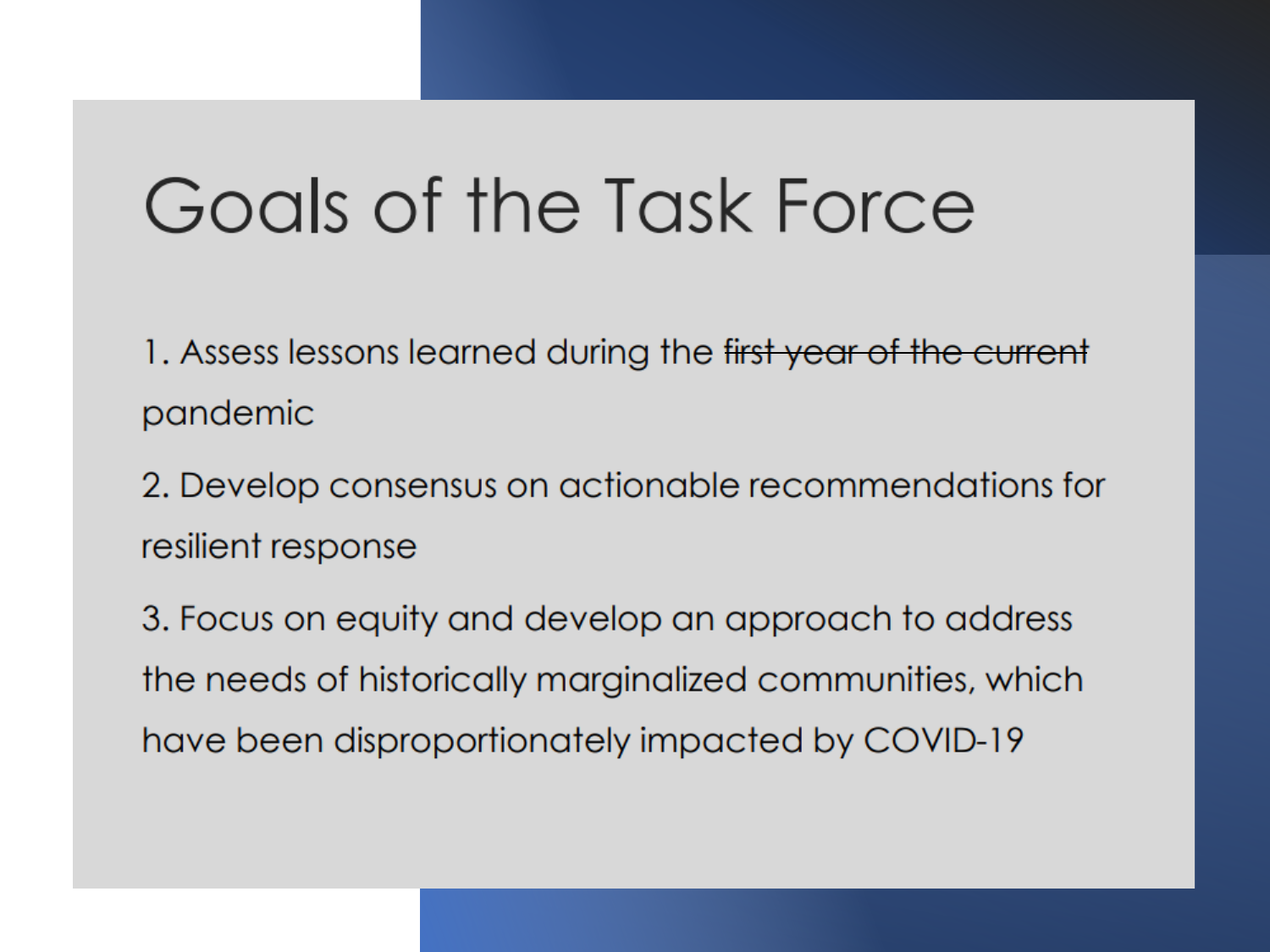### Guiding Principles

. Consensus means that, even though the decision may not be the first choice of everyone, everyone can live with and will support the decision. Consensus does not mean unanimous agreement.

**Inclusivity:** Effective collaboration requires transparency and inclusiveness, equality among all participants and active participation from all partners.

**Impact:** Effective collaboration requires acknowledging capacity and scaling interventions to realistic goals.

• **Strategic Alignment**: Effective collaboration requires all participants to disclose when our own interests are in conflict with those of the task force.

• **Respect:** Effective collaboration requires mutual trust and respect for organizational boundaries, continuity in communication and interaction and a distinction between policy analysis and political commentary.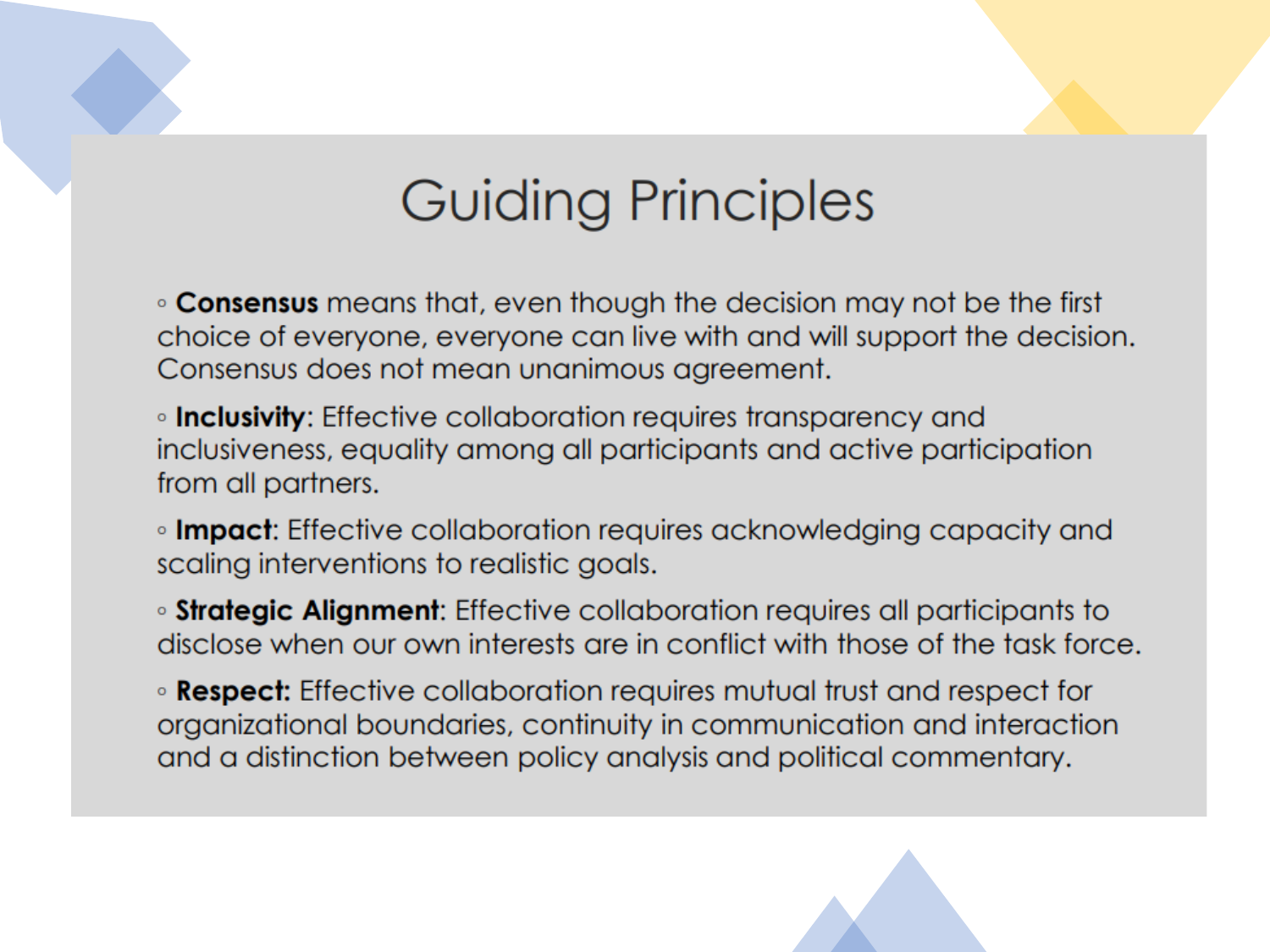



# Carolinas Pandemic Preparedness Task Force

#### Where we are in the process

| <b>July 2021-</b><br>January 2022                                                                                                               | February 28 <sup>th</sup>                                            | March 21st &<br>April 25th                                                                                                                     | May - June                                                                                                                                          |
|-------------------------------------------------------------------------------------------------------------------------------------------------|----------------------------------------------------------------------|------------------------------------------------------------------------------------------------------------------------------------------------|-----------------------------------------------------------------------------------------------------------------------------------------------------|
| • CPPTF Meetings<br>and Interviews<br>• Learning from<br>presenters<br>• Sharing ideas<br>• Start to draft early<br>strawman<br>recommendations | • You are here!<br>• Final task force<br>meeting with new<br>content | • Recommendation<br>Development<br>• Time with both<br>states to discuss<br>shared themes, &<br>time to discuss<br>themes specific to<br>SC/NC | • Recommendations<br>and final report<br>are complete and<br>shared with task<br>force members for<br>review<br>• Reports to be<br>released in June |